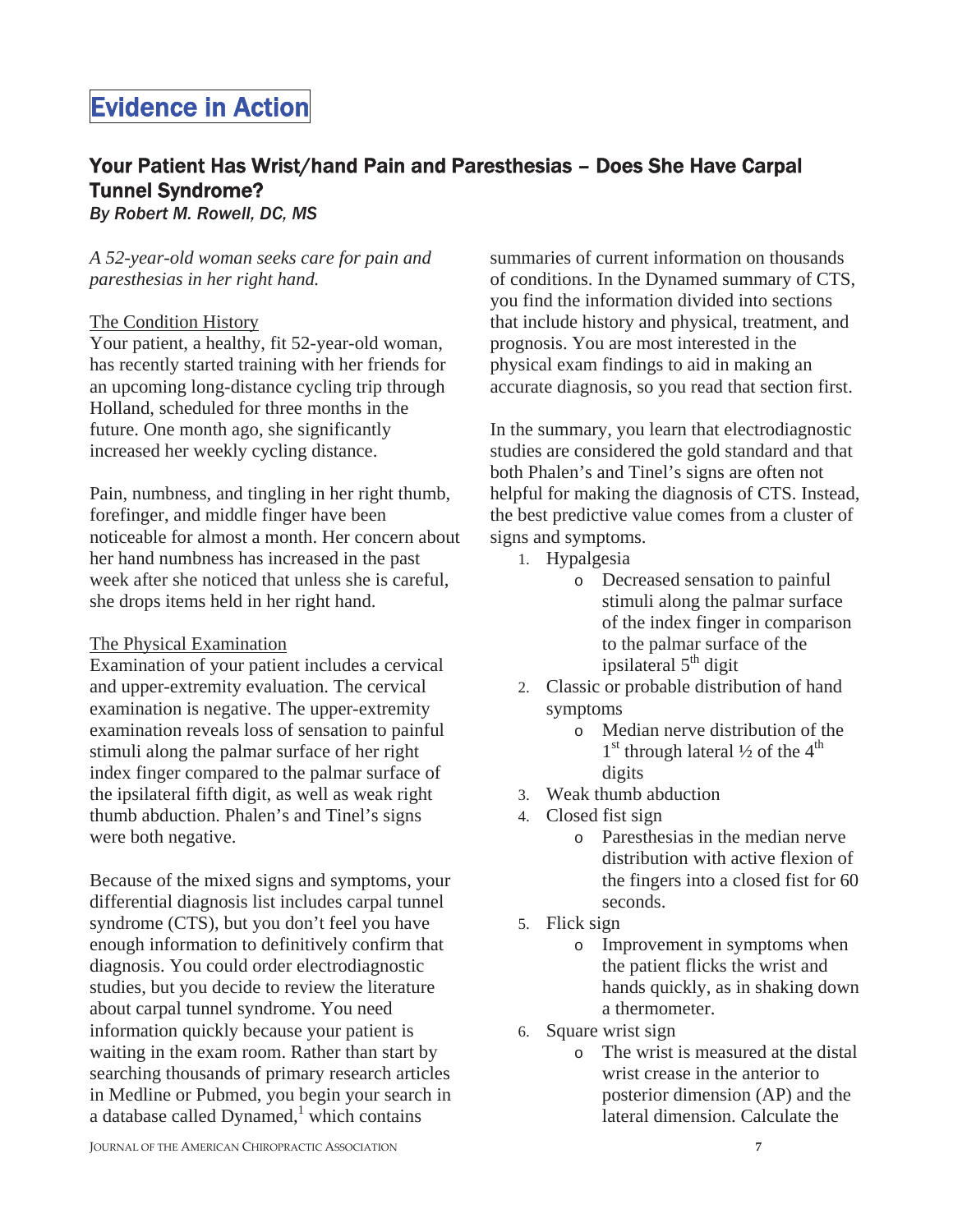ratio of the AP measurement to the lateral measurement. Positive square wrist sign is a ratio greater than 0.7.

These signs and symptoms all have good positive predictive value for making the diagnosis of CTS. The Dynamed summary goes on to describe the likelihood ratios associated with each diagnostic criterion. So far, you have spent only a few minutes reading. But before reading further, you return to your patient to complete your examination. First, you perform the closed fist sign, which is positive in 45 seconds for median nerve paresthesia. Next, you use your x-ray caliper to measure your patient's wrist and calculate the square wrist sign. Her ratio is 0.8. Finally, you ask your patient what she does to improve her symptoms, and she demonstrates the flick sign to you. You now have enough information to be fairly certain that your patient suffers from CTS. You still want to read more about likelihood ratios and positive predictive values, so you tell your patient that you will do some research and see her again in two days.

Predictive Value and Likelihood Ratios

Positive predictive value (PPV) is the probability that a patient with a positive test result really does have the disease. This is a good indicator of the quality of a test. The higher the predictive value, the better the test is at identifying those patients with the disease. On the other hand, negative predictive value (NPV) is the probability that a patient with a negative test result really doesn't have the disease. Again, the higher the value, the better the test is at identifying patients without the disease.

When a new diagnostic test is developed, research is conducted to compare the new test to the existing gold standard test. Unfortunately, all diagnostic tests give both true results and false results. The true results are true positive tests (TP), which are positive results in those with the disease and true negative tests (TN), which are negative results in those without the disease. The false results can be false positive tests (FP) in which the patient doesn't have the disease but the test is positive, or false negative (FN) in which the patient really does have the disease but the test is negative. Since PPV is the probability that a patient with a positive test result really has the disease, the formula is simply the number of patients with the disease divided by all positive tests: true or false.  $PPV = TP/(TP+FP)$ . NPV is also a simple division problem. The probability that a patient with a negative test really doesn't have the disease can be expressed as  $NPV = TN /$ (TN+FN). When a new diagnostic test is studied, the researchers will report the number of FP, FN, TP, and TN tests in the results section of their paper. If the researchers don't report the PPV and NPV of a test (and they often don't), a clinician can easily calculate it.

While PPV and NPV are good indicators of the value of a diagnostic test, from the clinician's perspective, likelihood ratios (LRs) are even more valuable. LRs help a clinician calculate the probability that a patient has a disease. All clinicians routinely estimate that probability. After performing a diagnostic test, the clinician can then use the LR for the test to calculate the new probability of the patient's having the disease, taking into account the test that was performed. This could involve performing calculations, or the clinician can use a simple device known as a nomogram. The nomogram is a combination of three scales. The first scale is the clinician's estimate of the probability that the patient has the disease (pre-test probability). The middle scale is the LR for the diagnostic test. The third scale will show the probability of the patient's having the disease after the diagnostic test is performed (post-test probability).

Likelihood ratios are the likelihood of a test result's occurring in a patient with the suspected disease compared to the likelihood that the same test result will occur in a patient without the suspected disease. Likelihood ratios are a ratio of likelihoods. Since a ratio is just a division problem, a likelihood ratio is a division problem. In fact, it's one ratio divided by another ratio (ratio of ratios). The  $LR_{+}$  is the ratio of the ratio of positive tests in those with disease to the ratio of positive tests in those without disease. Another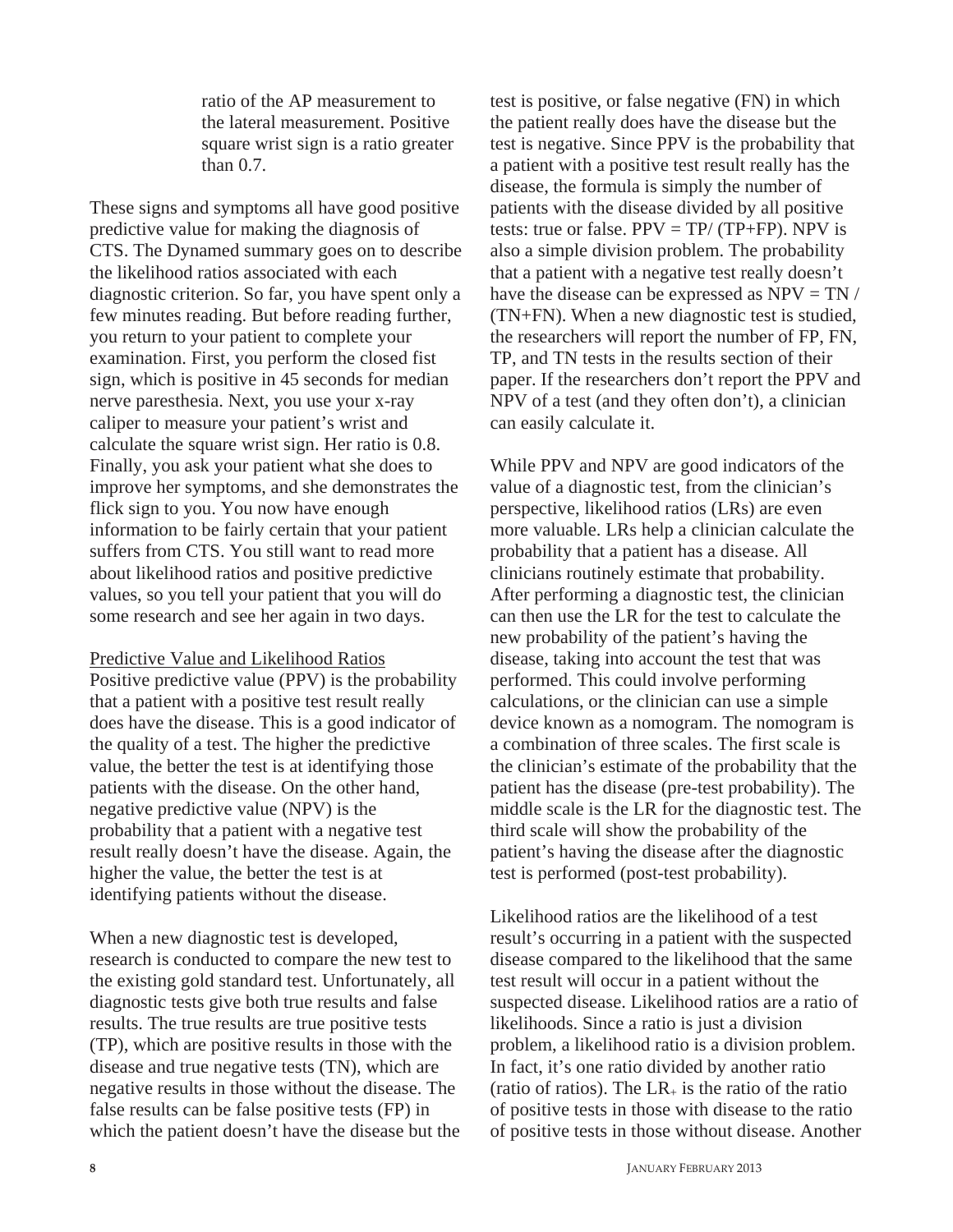way to describe this is that the  $LR_+$  is the ratio of positive tests in those with disease divided by the ratio of positive tests in those without disease. The formula is:

$$
LR_{+} = \frac{TP / (TP + FN)}{FP / (TN + FP)}
$$

Those who are familiar with the study of diagnostic tests may recognize that the  $LR_+$  can easily be calculated from the sensitivity and specificity of the test. This can be handy since researchers often (unfortunately) report only sensitivity and specificity. That formula is:

 $LR_+$  = Sensitivity 1-Specificity

It is not as important for a clinician to understand how to calculate LRs as it is to know how to

interpret them. The formulas are readily available on the Internet.

#### Applying LR+ to Your Patient With Suspected CTS

After your initial evaluation of your patient with suspected CTS, you feel the probability of CTS is 50% because the history made sense for that diagnosis, but Phalen's and Tinel's signs were negative. Next, you checked for hypalgesia, which was positive. The positive likelihood ratio  $(LR<sub>+</sub>)$  for hypalgesia is 3.1. Using the nomogram, a ruler is placed at 50% (your estimate of pre-test probability of CTS). Next a line is drawn through 3.1 (the  $LR_+$  for hypalgesia). The line is extended through the third scale, and the number indicated is the post-test probability of the patient's having CTS (70%). Performing that one test raised our diagnostic certainty from 50% to 70%.

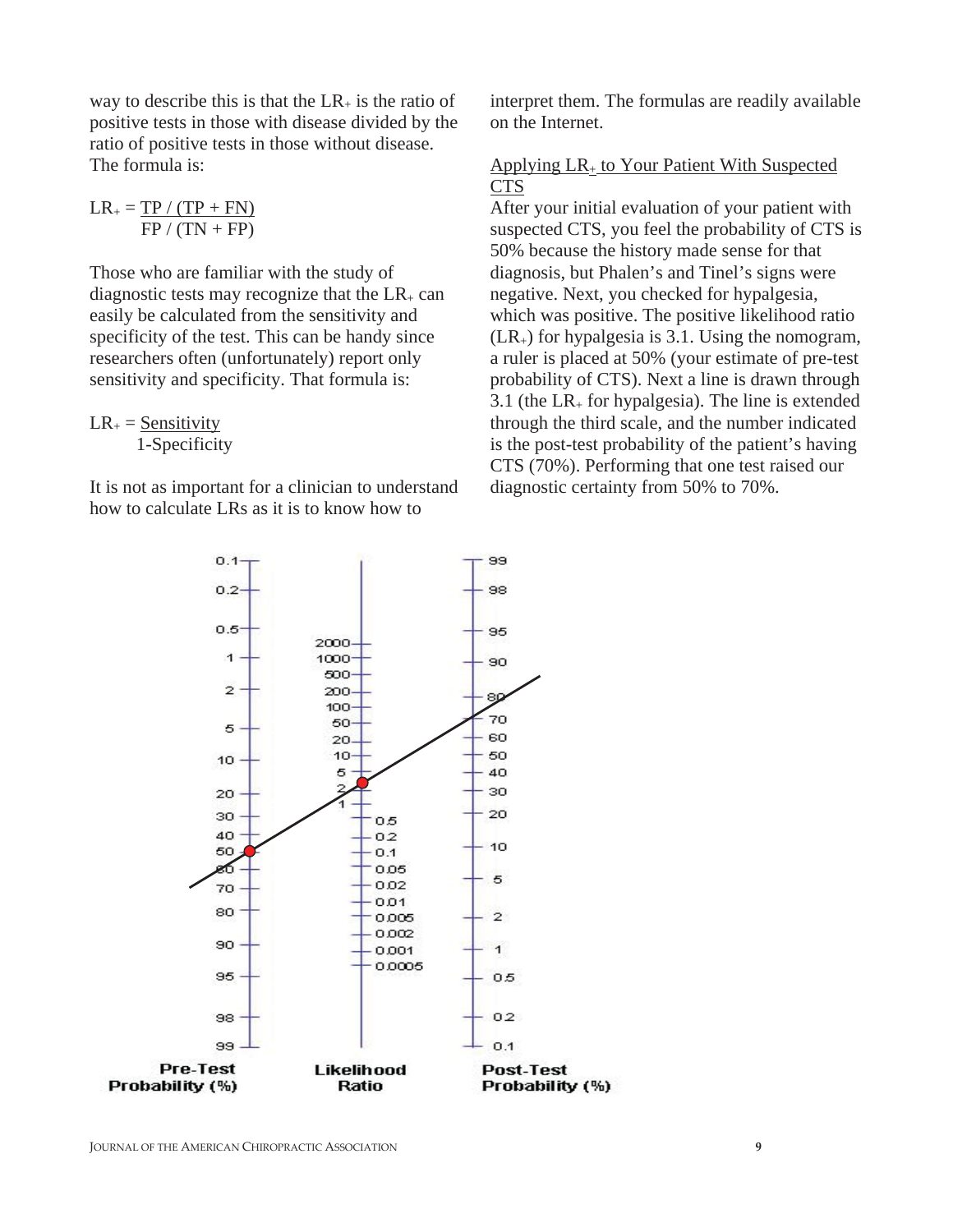The next positive test to consider is classic or probable distribution of hand symptoms. The  $(LR<sub>+</sub>)$  for this test is 2.4. If we use the post-test probability of 70% as our pre-test probability for the next test, we can calculate a new post-test

probability. In this case, the post-test probability is 85%. You must be careful, however, because you can over-estimate the post-test probability by using multiple tests. Some authors suggest just using the  $LR_{+}$  for the test with the highest  $LR_{+}$ .



#### Treatment

Having arrived at a diagnosis with which you feel comfortable, you now must determine the most effective treatment plan for this patient.

#### PICO Question

Your next step is to turn to the literature. In order to conduct a focused search and find the most specific answer possible, you first formulate a PICO question. PICO is an acronym for Patient, Intervention, Comparison, and Outcome. These are the components of a searchable and specific health care question. Your question is: In middleaged women with CTS, is tendon gliding exercise more effective than standard conservative care for relief of paresthesias and pain and improving function? You search PubMed with the search terms: carpal tunnel syndrome AND treatment and limit the search to clinical queries. You find a very recent article<sup>2</sup> that addresses the use of tendon gliding exercise, nerve gliding exercise, paraffin, and bracing for CTS:

> Horng YS, Hsieh SF, Tu YK, Lin MC, Horng YS, Wang JD. The comparative effectiveness of tendon and nerve gliding exercises in patients with carpal tunnel